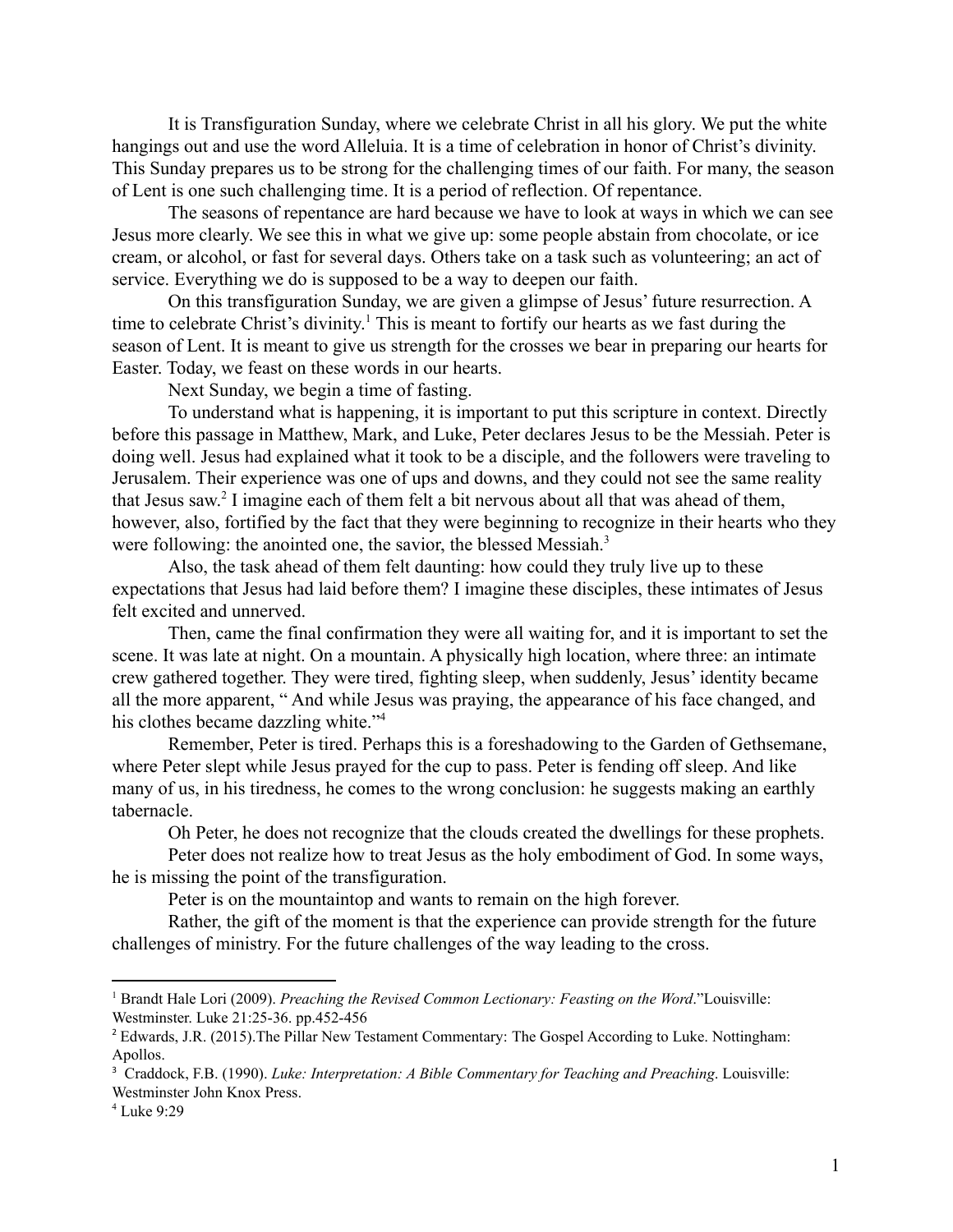How we celebrate/respond to Mountain Top experience today can lend us strength for our own journeys and ministries ahead of us.

The truth of the matter is that we must come down from the mountaintop experience. Each Sunday, at the Eucharist we remember the sacrifice and resurrection of Christ. We remember our redemption. However, it is not possible to embody Christ's mission by remaining within these beautiful walls.

They are meant to fortify us, and we certainly experience mountain tops within our worship. Baptisms, celebrations of new ministry, ordinations, confirmations, marriages, and blessings of our building are all gifts from God. They are all mountain top experiences.

It is not possible to make earthly dwelling here forever. We must leave those experiences and return to the world in order for ministry to be done.

Places such as the Hope Center, altar guild, choirs, and our children's ministry, invite they all need our support in our regular worship lives. We must take our joyful hearts into these ministries. Our text today provides us an example of what happens when we do not learn the lesson of the mountaintop.

Jesus healed the boy who had an unclean spirit.<sup>5</sup>

Luke places the importances on the spiritual healing that is needed for this son, this only child.

The disciples are not absent from this vignette. These men, who had just witnessed the glory of God through Jesus Christ's transfiguration could not heal the precious son because of their lack of faith. Despite all they had seen and all the affirmation, despite witnessing the transfiguration, that they received they could not heal him. Jesus, rightfully rebukes them.<sup>6</sup> It is easy, 2,000 plus years later to agree with Jesus, however, if I examine my own heart I see times when my faith has failed me, when I too have fallen short of the task because I lacked faith.

Perhaps, there are similar times in your own life when you have fallen short.<sup>7</sup>

The truth of the matter, my friends, is that we need this entire reading to sustain our hearts through Lent. We need to remember Christ's transcendent Glory in times of pain. We need it to sustain us when we look at what needs to be changed in the forty days of reflection. We must remember that those closest to Jesus also fell short, and they witnessed incredible glory.

It is imperative at this time to prepare our hearts to take up our cross, as N.T. Wright notes, "We, too, often find it completely bewildering to know how to understand all that God is doing and saying, both in our times of great joy and our times of great sadness."<sup>8</sup>

 $<sup>5</sup>$  Note that this unclean spirit was not described as epilepsy. Epilepsy was common in the ancient near east, yet</sup> Luke, the physician, emphasizes that this boy has an unclean spirit. Edwards, J.R. (2015).The Pillar New Testament Commentary: The Gospel According to Luke. Nottingham: Apollos.

<sup>6</sup> Craddock, F.B. (1990). *Luke: Interpretation: A Bible Commentary for Teaching and Preaching*. Louisville: Westminster John Knox Press.

<sup>&</sup>lt;sup>7</sup> Read an example, There was once a man who had great faith. He was prosperous, though not overly rich. He was in the Navy and nearly died at sea. Miraculously, he survived, however, he continued in many of his sinful paths including upholding slavery. Eventually he became an Anglican priest. After decades of ordained ministry, he finally renounced slavery. Writing a famous hymn - Amazing Grace. John Newtonhad experienced glory and like those disciples, he had fallen short. Like many of us, similar to the disciples, he took time to have his faith and actions align.Newton here:

https://www.biography.com/news/amazing-grace-story-john-newton#:~:text=The%20song%20was%20written%20b y%20a%20former%20enslaver&text=Newton%20was%20born%20in%201725,impressed%20into%20the%20Britis h%20navy.

<sup>8</sup> Wright, N.T. (2001). *Luke for Everyone*. London: SPCK.